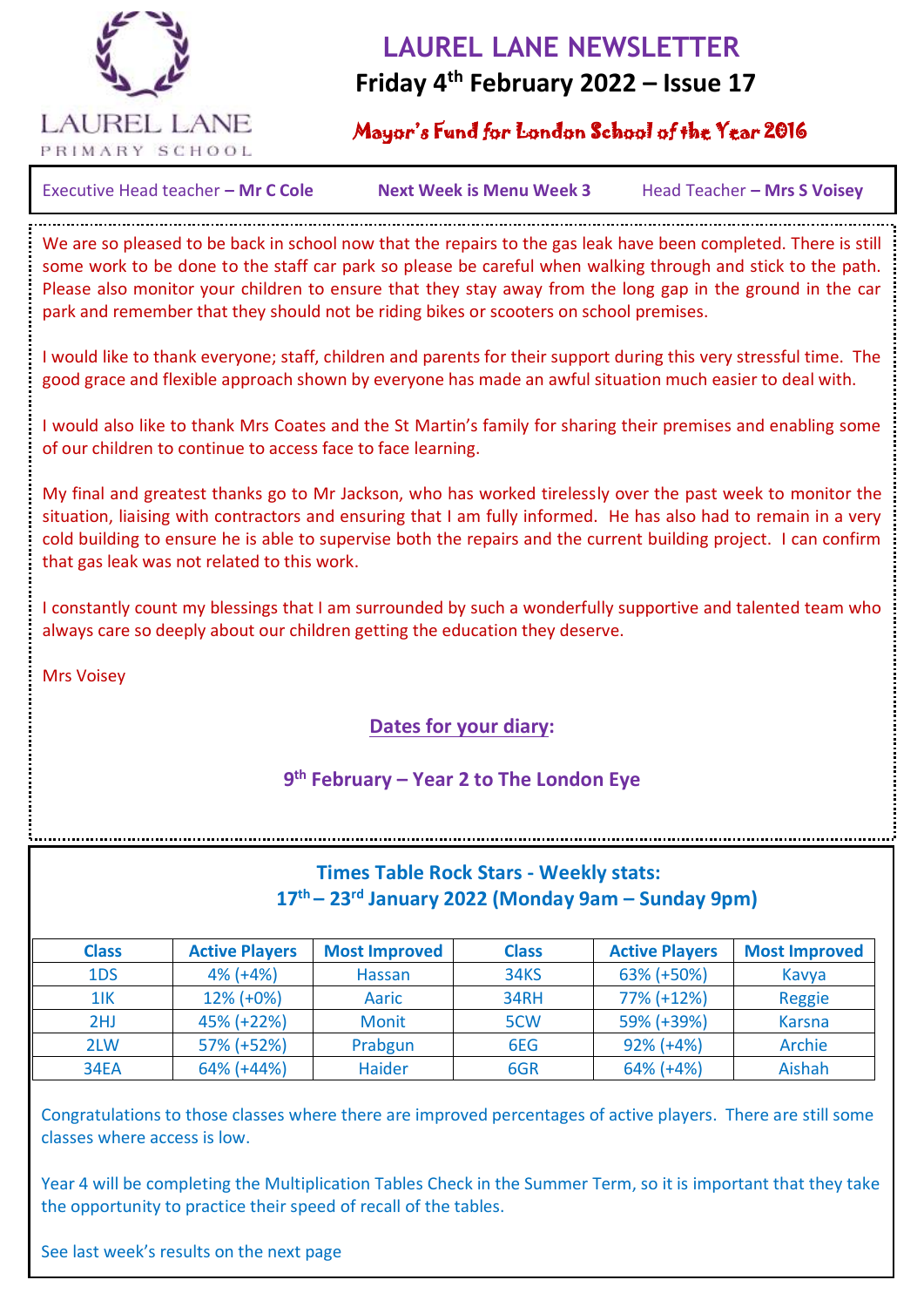## **Times Table Rock Stars - Weekly stats: 24th – 30th January 2022 (Monday 9am – Sunday 9pm)**

| <b>Class</b> | <b>Active Players</b> | <b>Most Improved</b> | <b>Class</b>     | <b>Active Players</b> | <b>Most Improved</b> |
|--------------|-----------------------|----------------------|------------------|-----------------------|----------------------|
| 1DS          | $11\% (+7\%)$         | Erik                 | <b>34KS</b>      | $63\%$ (+0%)          | <b>Jessica</b>       |
| $1$ IK       | $12\%$ (+0%)          | Valen                | <b>34RH</b>      | 63% (-11%)            | Armani               |
| 2HJ          | 64% (+19%)            | Lucia                | 5 <sub>C</sub> W | $50\%$ (-4%)          | Karnika              |
| 2LW          | $33\%$ (-24%)         | <b>Talukdar</b>      | 6EG              | 62% (-30%)            | Valonia              |
| <b>34EA</b>  | 76% (+12%)            | Chelta               | 6GR              | 80% (+16%)            | Aishah               |

#### **Covid-19 and other illnesses**

#### Covid-19

If you have been advised that your child is in a class with another child who has tested positive for Covid-19, would you please test your child daily for 7 days with a Lateral Flow Test, even if they have no symptoms. It has been mentioned that the tests are more reliable if you swab both the back of the throat and the nose, even with the Lateral Flow tests that are for the nose only. Whilst we have had no confirmation of this from the Department of Health, it could be beneficial in detecting a positive case and therefore helping us prevent the spread throughout the school.

We would also like to advise you that if your child is in a class that has had a positive confirmation, we will be monitoring the children for any Covid symptoms and we may ask you to collect your child and take them for a PCR test, if we are concerned that they may be Covid positive.

#### Coughs and Colds

Unfortunately, the symptoms of Covid-19 are similar to those of the regular winter coughs, colds and upset stomach which means it can sometimes be difficult to tell them apart – this is where the Lateral Flow test is useful. Additionally, if there are other members of the household or close contacts that have received a positive result we would ask that you are more vigilant than usual. Because of the similar symptoms, we rely on your knowledge of your child to decide if you suspect Covid-19 or just the standard winter cold.

#### Sickness and/or Diarrhoea

Another, unfortunate, illness common in winter is sickness and or diarrhoea. If your child vomits, you should not send them to school for 24 hours after the last time they have vomited and once they have eaten a meal that they have kept down (not vomited again). For diarrhoea, children should stay away for 48 hours from the last episode of diarrhoea.

Please encourage your children to practice good hand washing to try to prevent these illnesses being passed on. It would also be good practice to show them how to correctly blow their nose, dispose of their tissue and sanitise their hands. We have hand sanitiser which has been kindly donated if you would like some.

## **Attendance, Sickness and Lates**

There has been some very unfortunate but unavoidable circumstances where the school has had to close or have a reduced number of pupils attending in the past two years, mostly due to Covid Lockdowns.

As much as possible we have provided home learning for the children and the staff have worked hard to try and help the children catch up. It would be beneficial for your children if you could also encourage them to take part in activities at home to further increase their learning. Please speak to your childs teacher for more information.

In additional to home learning activities, you can also help your child by making sure they attend school as much as possible. Please try to book appointments for your child or your family outside of times when they should be in school so that they do not miss any learning time. Please do not take your children out of school for holidays during term time or just before the start or end of a school break, you would be surprised how much they miss when they are not in school.

Please also ensure that they are in school by 8.40am so that they are in class on time for registration.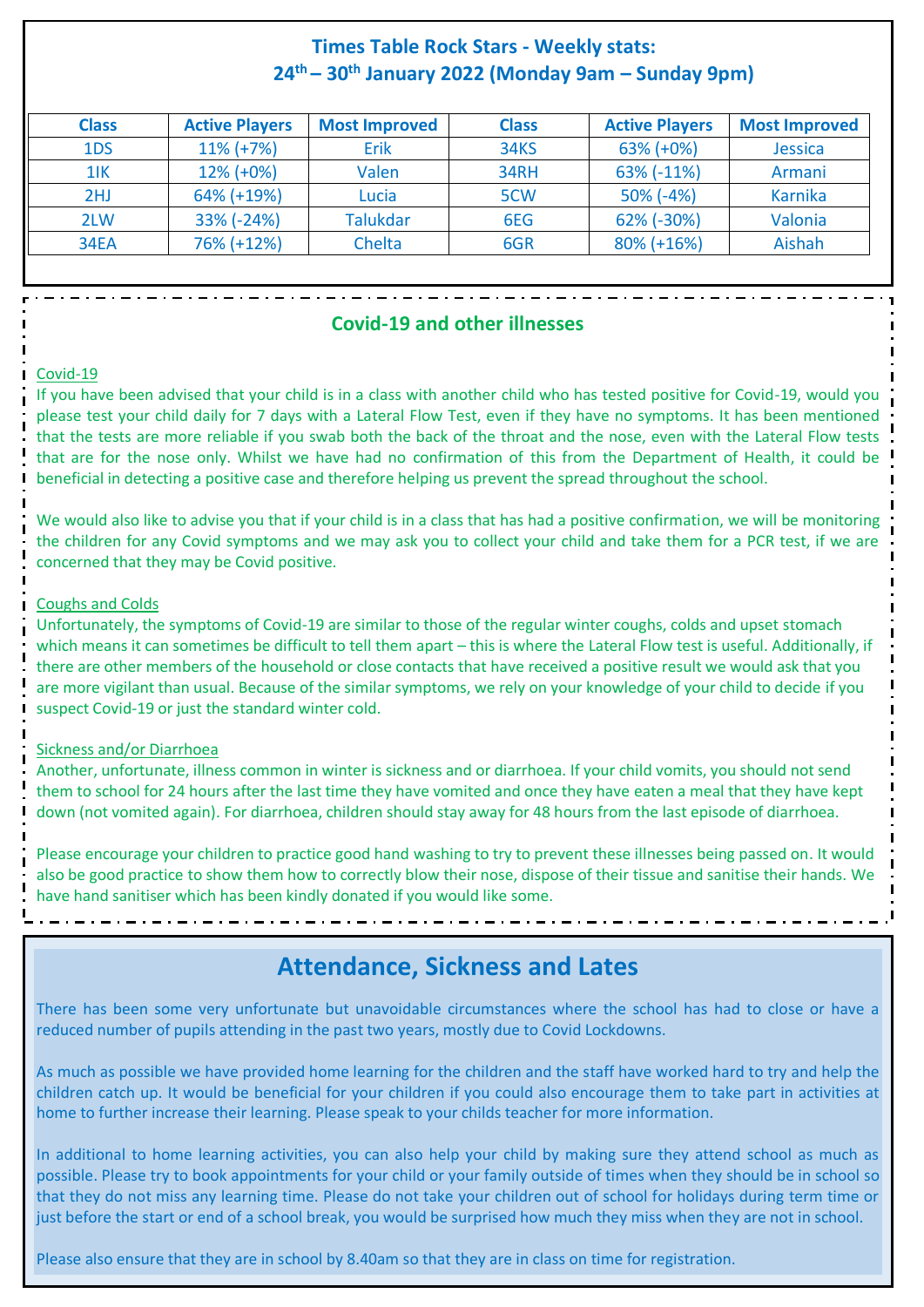If your child is diagnosed with any of the conditions listed below, please advise the school as soon as possible, even if your child can still come to school. By being aware of any potentially contagious conditions, we can take action to try and prevent the spread to other children.





#### Train to be a Family Support Volunteer...

...and make a difference to local families who are having a tough time

Apply now for our next Volunteer Preparation Course starting on the 19th January 2022

We need parents and grandparent with half a day a week to spare - can you help?

Our support really does change the lives of families with at least one child under 5 who are struggling to cope with issues including post-natal depression, isolation and managing difficult personal circumstances.

We can only help the number of families as we have volunteers to help. With the squeeze on public services, parents who are finding things tough are more in need than ever for a friendly, caring face to help them navigate the crazy world of parenting!!

Our volunteers come alongside a struggling family in their own home every week (where it is safe to do so) to give support, befriending, practical help and signposting information.

Full training and support are provided and agreed expenses are covered.

The 9-session course will take place on Wednesdays, from 9.45am to 14.30pm, Starts 19<sup>th</sup> January with a break for the February half term.

If you would like to find out more, please call 01895 252804 Or Email: office@homestart-hillingdon.org.uk Find out more about us - www.homestart-hillingdon.org.uk Follow us on Facebook, Instagram and Twitter

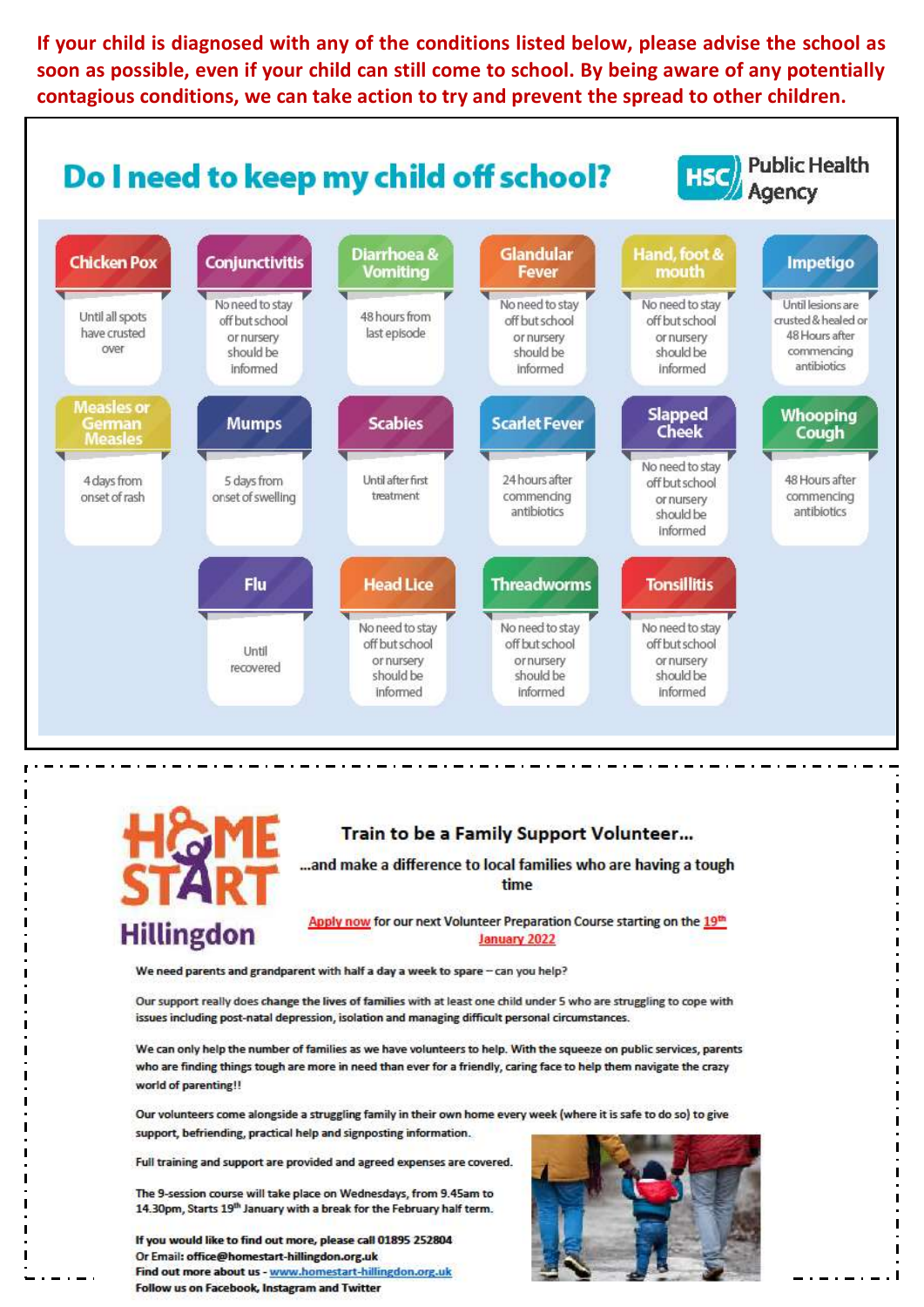